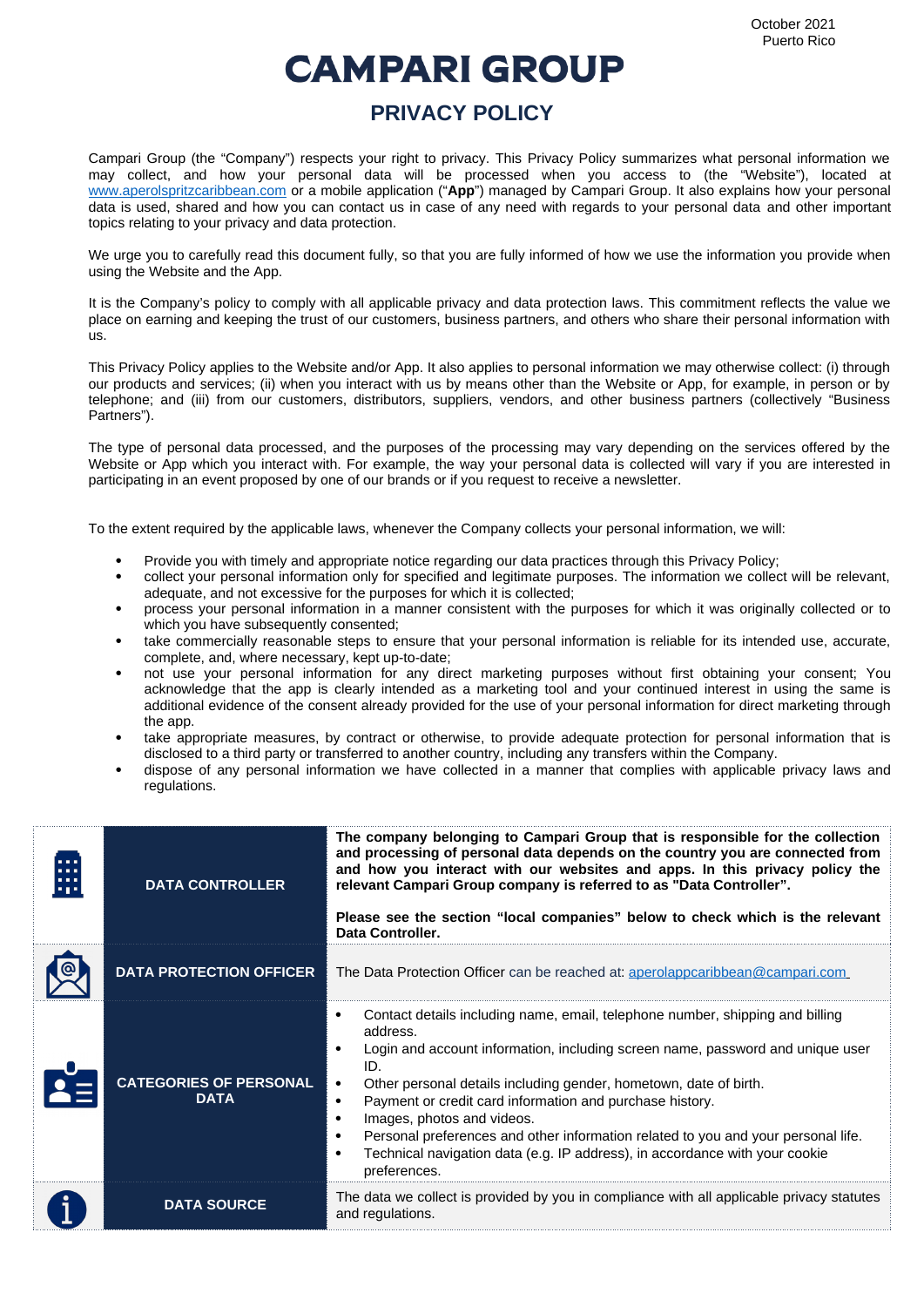

## **The following are the uses that we may give to the information we collect**

**Reply to your information request**: provide you with the information you have requested through a contact form, e.g. when you make general questions like "where can I find a given product?".

**Newsletters**: send, by e-mail, communications of an informative nature ("Newsletter") to those who explicitly request it, by entering their e-mail address, name and surname in the appropriate data collection form.

**Competitions/Events**: allow, with regard to the required data indicated as mandatory (\*), the registration to the competition, as well as the management of the organizational activities related to the competition.

**Direct marketing**: with your express and specific consent contact you for commercial and/or promotional purposes, e.g. by sending you - by automated means of contact (such as sms, mms and e-mail) - promotional and commercial communications relating to the services/products offered by the Controller.

**Profiling**: perform analysis of your preferences, habits, behaviours, interests inferred, for example, from online clicks on post/contents of Data Controller's websites and social pages, in order to send you commercial communications personalized and/or carry out targeted promotional actions.

**Aggregated research**: understand customer behaviour and preferences for aggregated research and analysis. For more information, see below "Understand customer behaviour and preferences".

**Communication media (subscription)**: allow the subscription of the disclaimer for the publication of your photographic images or videos.

**Communication media (usage)**: use, in the manner specified in the disclaimer, the video and/or photographic image shooting.

**Optimize our websites/apps**: in order to run our websites/apps we install cookies to optimize the performance and personalize the content.

**Process your order**: in the websites/apps in which you can purchase our products, we collect your data to correctly process the order.

**Evaluate customer's satisfaction**: we collect your data to evaluate our level of services (e.g. competitions, events, product sales) after an interaction with you.

**Account**: let you create an account on our websites/apps.

**Legal obligation**: fulfilment of obligations to comply with the applicable law (e.g. financial obligations).



**NATURE OF THE PROVISION OF DATA**

The data you provide are acquired by us on a voluntary basis and after we have detailed the use to be given to the same. You can refuse to provide said data to us, but if you refuse to provide us with a necessary information to provide a service requested by you, we will be not in the position to provide such service. Some technical information could be automatically collected when you connect with our websites and apps.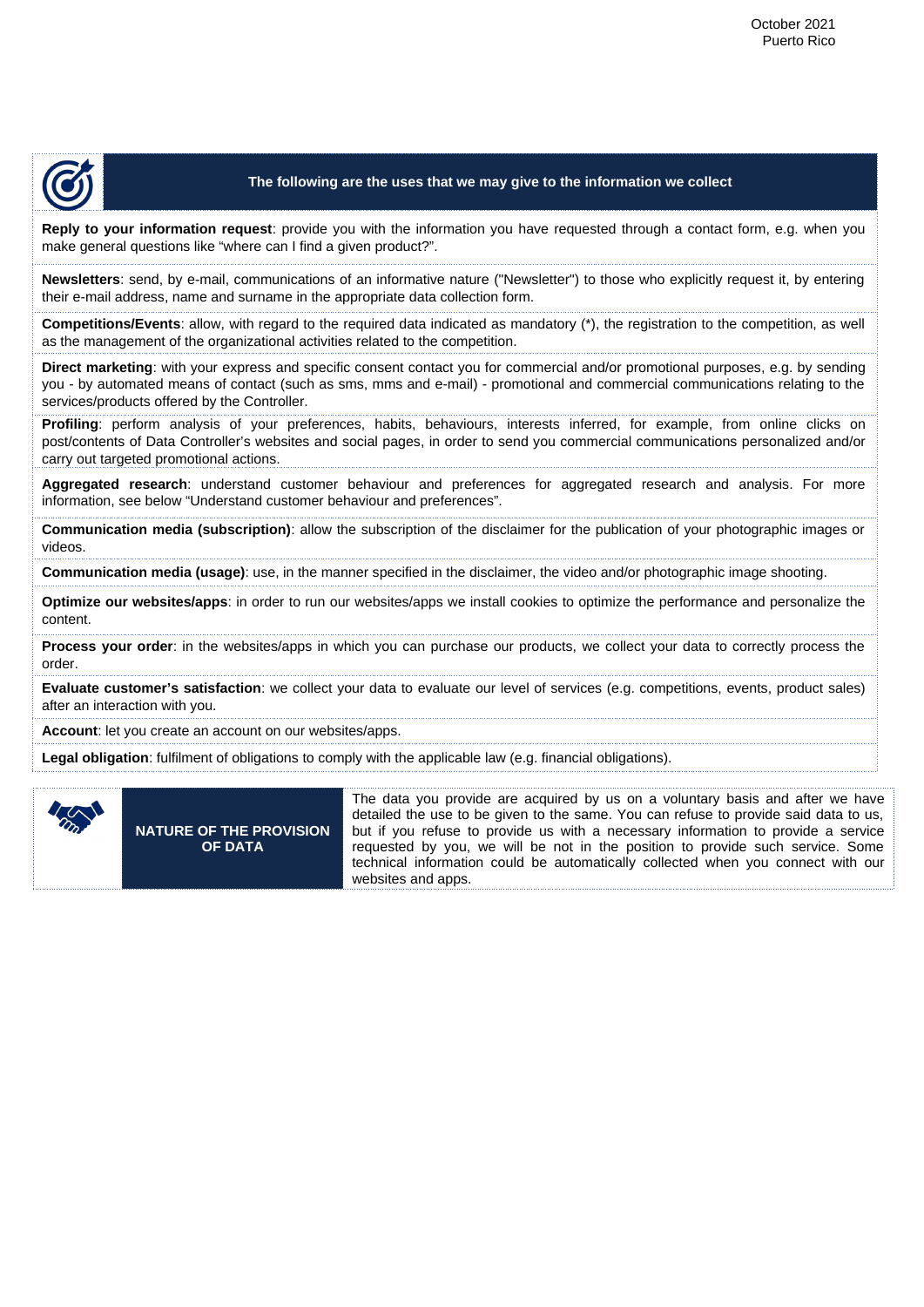The data may be processed by external parties operating as data controllers such as, by way of example, Authorities and supervisory and control bodies and, in general, parties, including private parties, entitled to request the data, Public Authorities that expressly request the Controller for administrative or institutional purposes, in accordance with the provisions of current national and European legislation, as well as persons, companies, associations or professional firms that provide assistance and advice. Furthermore, when you participate in a sweepstakes or event, your data may be published on social media channels (e.g. Facebook, Instagram, YouTube), in accordance with the relevant sweepstakes rules and terms & conditions. As a result, such social media companies are operating as autonomous data controllers.

The data may also be processed, on behalf of the Controller, by external subjects designated as Processors of the processing, to whom appropriate operational instructions are given. These subjects are essentially included in the following categories:

- a. companies offering maintenance services for websites and information systems;
- b. companies offering support in carrying out market studies;
- c. companies that provide management and maintenance services for the Controller's database;
- d. companies offering e-mail services;
- e. companies offering management services for the marketing automation platform;
- f. companies that provide organizational support and reception services for events.

The Company will not disclose your personal information except as described here:

- The Company may share your personal information with their Parent Company and Affiliates (the "Company Entities") for various purposes including data storage, consumer insights, analysis and marketing purposes. When we do so, these Company Entities will also use your information in a manner consistent with this Policy and all applicable privacy and data protection laws.
- The Company may also share your personal information with third parties we hire to perform support services for us and to help us use your personal information as described herein. These third parties are required to treat your personal information in compliance with all applicable privacy and data protection laws.
- In some cases, the Company may share your personal information with third parties who partner with us to provide products and services to our clients, such as distributors. If so, we will require these entities to use that information in a manner consistent with this Policy and all applicable privacy and data protection laws.
- The Company may also share your personal information with third parties when we have a good faith belief that such disclosure is necessary: (i) to comply with a law, regulation, court order, or other legal process; (ii) to detect, prevent, and respond to fraud, intellectual property infringement, violation of our contracts or agreements, violation of law, or other misuse of the Website, products or services; (iii) to protect the Company's rights or property or yours or others' health, safety, welfare, rights, or property; or (iv) under similar circumstances. If such an event occurs, we will take appropriate steps to protect your personal information.
- The Company may share your personal information with third parties in connection with the sale, purchase, merger, reorganization, liquidation, or dissolution of the Company, or under similar circumstances. If such an event occurs, we will take appropriate steps to protect your personal information in compliance with applicable laws and regulations and the consent you may have provided.
- The Company may also share your information with your permission or at your request.
- The Company may share anonymized or aggregated information internally and with third parties for any purpose. Such information will not, at any time, identify you individually.

Where third party cookies are installed (with your consent), your data may be processed by third parties to whom the data is communicated.

The Website may contain links to websites or mobile apps that are not operated by the Company and plugins from social media platforms and other third parties. We provide these links and plugins as a service and do not imply any endorsement of the activities or content of the related websites, apps, or social media platforms, nor any association with their operators. To learn about the information collected by these third-party websites, apps, and plugins, please visit their privacy policies. We encourage you to review the privacy policies for the websites, apps, and social media platforms you visit before using them or providing personal information. Other than as described above, these third parties cannot track your online activities due to your use of the Website or the App.

**RECIPIENTS OF PERSONAL DATA**